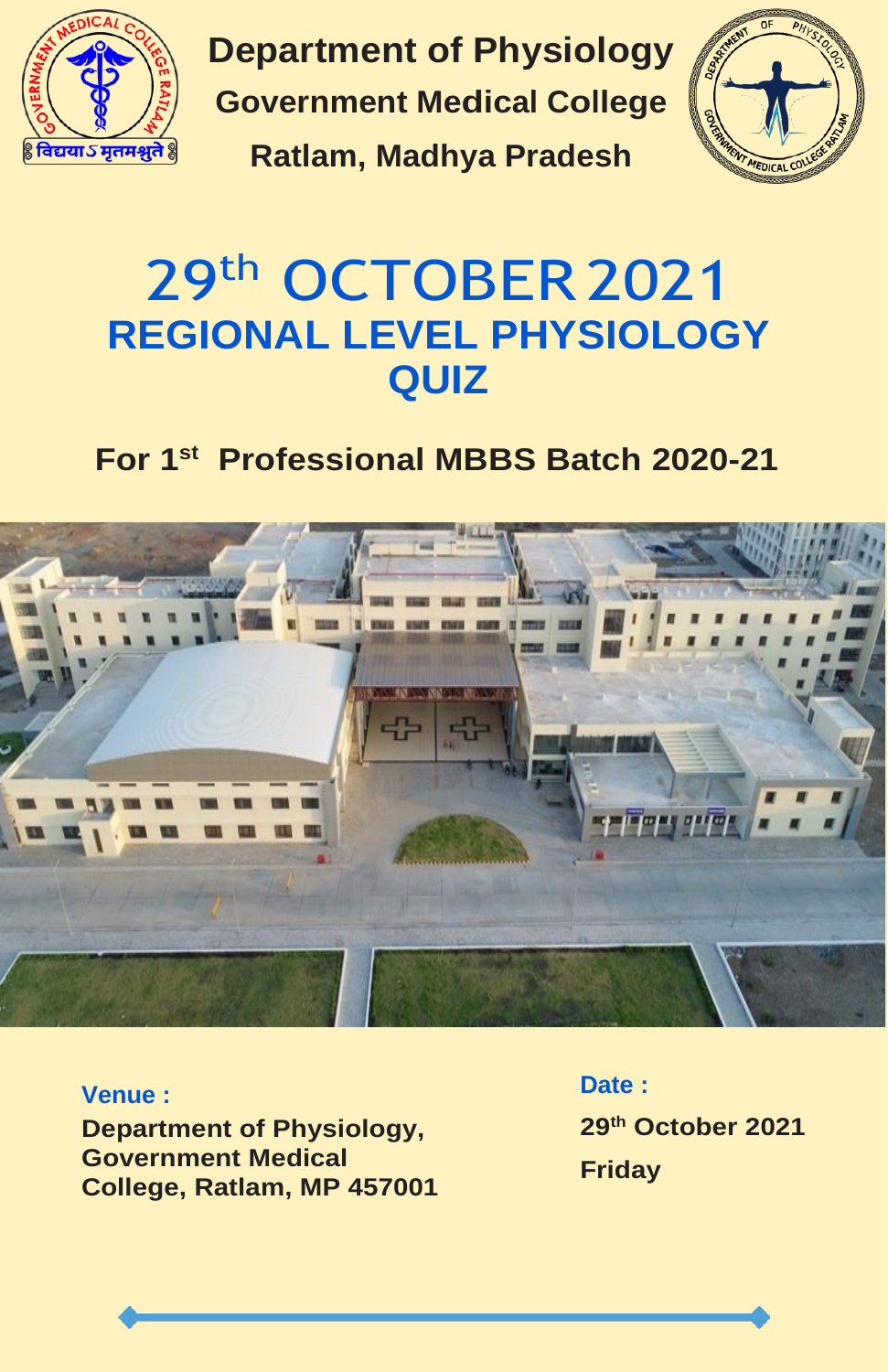# **REGIONAL LEVEL PHYSIOLOGY QUIZ**

## **INTRODUCTION SCHEDULE RULES**

### Dear colleagues,

**Greetings :** We feel immense pleasure to inform you that we are organizing the first ever state level Physiology Quiz in the Department of Physiology Governmentmedicalcollege,Ratlam.

The quiz will include First professional MBBS syllabus of Physiology. First professional MBBS students from several medical colleges all over state are expected to participate. The optimal participation expected at this time of the year in accordance with academic calendars of most Institutes.

It would facilitate the organizers to have the names of the participants and number of teams participating in the event by 15<sup>th</sup> October 2021, please find the necessary contact details on the last page of the brochure.

Looking forward for the participation of team from your college/ institute for a most competitive quiz on this time.

### **ORGANIZING CHAIRMAN**

**Dr. JagdishHundekari**  Professor& Head Department of Physiology Government MedicalCollege, Ratlam (Madhya Pradesh)

**29 October 2021 Registration & High Tea :- 12:00 – 1:00 PM Final Quiz: 1 to 3 PM AwardCeremony:3 to4PM**



Registration Free

**No spotregistration**

**Email- [phygmcrtm@gmail.com](mailto:phygmcrtm@gmail.com)**



- **Each college can send only one team.**
- **Each team will comprise of three students.**
- **All the participants & accompanying faculty should provide their contact number** with **WhatsApp** number.
- **All I st MBBS medical students of Batch 2020-2021 are eligible.**
- **Form to be countersigned and soft copy of form to be sent to e-mail [phygmcrtm@gmail.com](mailto:phygmcrtm@gmail.com)**
- **No TA & DA will be given by the Institute.**
- **Breakfast would be provided.**
- **Use of electronic gadget and any other unfair means is prohibited. Please go through our website [www.gmcratlam.org f](http://www.gmcratlam.org/)or further details&confirmyourparticipation.**

**ORGANIZING SECRETORY Dr. Rahul Mittal Associate Professor** Department ofPhysiology Government Medical College, Ratlam